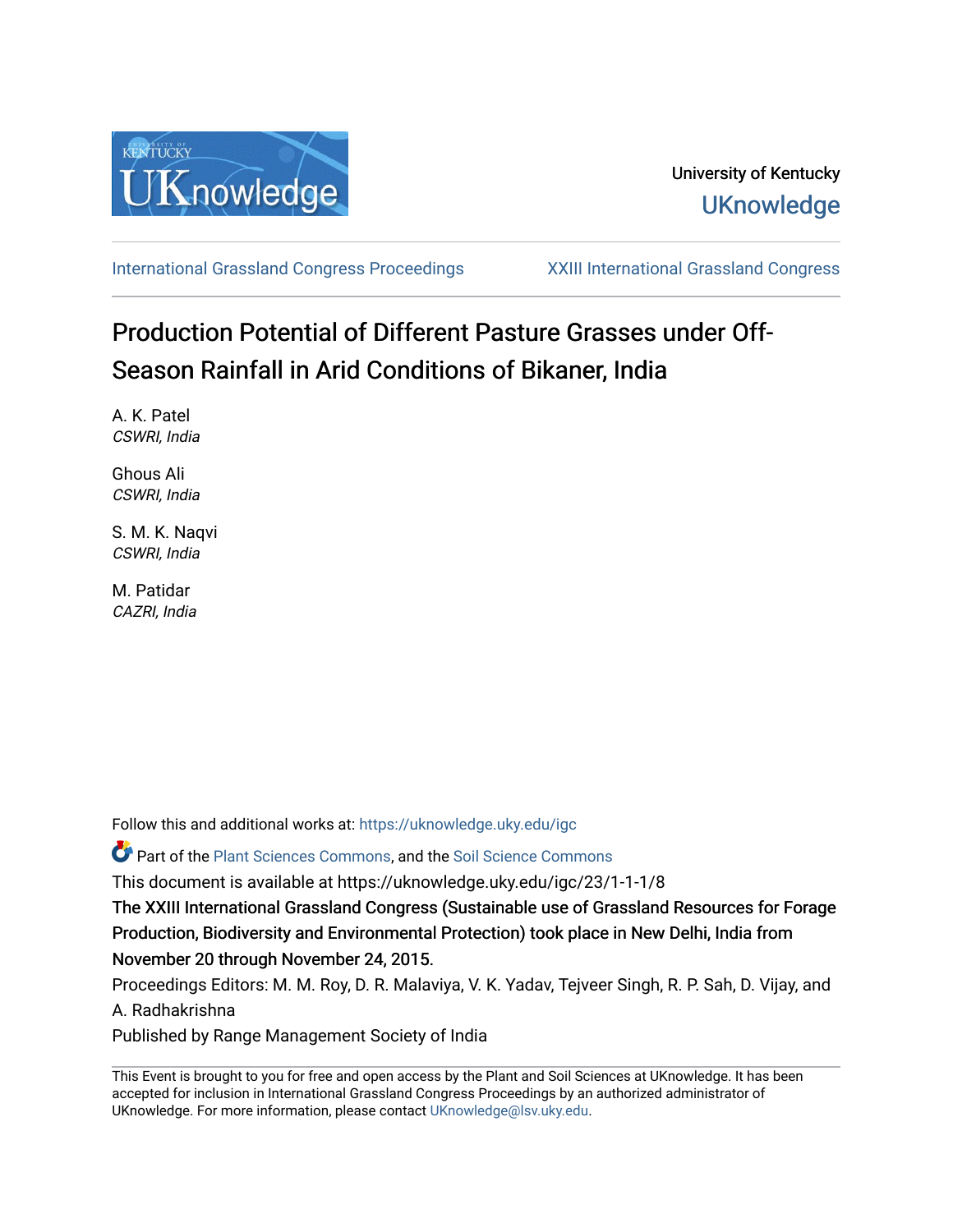Paper ID: 859 Theme 1. Grassland resources Sub-theme 1.1. Dynamics of grassland resources – global database

## **Production potential of different pasture grasses under off- season rainfall in arid conditions of Bikaner, India**

**A. K. Patel<sup>1</sup> \*, Ghous Ali<sup>1</sup> , S. M. K. Naqvi<sup>2</sup> , M. Patidar<sup>3</sup>** <sup>1</sup>CSWRI, ARC, Bikaner, Bikaner, India <sup>2</sup>CSWRI, Avikanagar, Jaipur, India <sup>3</sup>CAZRI, Jodhpur, Jodhpur, India \*Corresponding author e-mail: [akpatelcswri@gmail.com](mailto:akpatelcswri@gmail.com)

**Keywords:** Dynamics, Grassland pasture, Off-season, Rainfall

### **Introduction**

Livestock rearing is the important source of livelihood in arid region of Rajasthan where the crop production is unstable due to low and erratic rainfall. The rangelands and pastures are important land use system and provide main support to the livestock in the arid region of Rajasthan. Grazing of livestock is a common practice in arid zone as about 50 % of total area of western Rajasthan is available for grazing mainly for cows, sheep and goat, however, the availability of green fodder is restricted to monsoon and post monsoon months only and during rest of the period livestock graze on dry grasses and crop residues available in cultivated, fallow and wastelands and other grazing lands. The perennial grasses like *Lasiurus sindicus*, *Cenchrus ciliaris, C. setigerus, Panicum turgidum, P. antidotale etc*. with some annuals are dominated in the rangelands and pastures in the arid zone of Rajasthan. Generally these grasses are grown during rainy season but also regenerated during off-season condition when sufficient moisture is available through rainfall or irrigation and provide fodder during the lean period. Productivity of these pasture grasses were assessed during rainy season but information of the production potential during off-season is not available in literature. Therefore, present study was conducted during March to May 2015 at Arid Region Campus of CSWRI, Bikaner to assess the production potential and regeneration of different grasses during off-season under arid condition.

### **Materials and Methods**

The established pastures of different grasses were used for recording observations under different harvesting time for estimation of forage production. Under first set of management the pastures were harvested during November, 2014 and the second were remain unutilized during above mentioned period and harvested on 24 April, 2015. The observations were recorded from harvested and un-harvested pastures dominated by *L. sindicus, C. ciliaris* and mixed grasses comprising *L. sindicus, C. ciliaris*, *Chloris gayana*, *Cymbopogon jwarancusa* and *Panicum turgidum*. The total 107.5 mm of rainfall was received in 5 spell during March –April, 2015. The soil of experimental field was sandy having pH 8.58, EC 0.71 dS/m, low in organic carbon (0.21%), available N (128.4 kg/ha), P (8.20 kg/ha) and K (138.5 kg/ha).The fresh and dry forage yields were recorded from one meter square quadrate from 5 random places in each pasture and converted into yield per hectare.

### **Results and Discussion**

Result shows that the production of different pasture grasses under harvested condition was higher than that of unharvested condition (Table 1). Under harvested situation two cut were taken while under un-harvested only single cut was taken. Even though, the forage yield of harvested pasture in single cut was less than forage yield of un-harvested pasture grasses, however, the total forage yield contribution was higher under harvested pasture as compared to un-harvested pasture due to precipitation received during the off-season. Pasture grasses produced 24.7 to 64.6 q fresh and 14 to 30 q dry forage yield per hectare during off-season (II nd cut) under harvested situation. The average forage production of the pasture under harvested condition was 114.27 q/ha fresh and 50.77 q/ha dry where as under un-harvested condition it was 72.1 q/ha fresh and 42.47 q/ha dry. Moreover, there was overall increase in forage yield under harvested and un-harvested situation due to off-season rainfall, however, the increase in forage yield, fresh as well as dry under un-harvested situation was less than the respective fresh and dry forage yield of harvested situation. This may be because the harvesting (cutting) of the grasses and onset of rain coincided which might have triggered rejuvenation and better growth of pasture. The earlier researchers have reported that the average production potential of *Lasirus sindicus* and *Cenchrus ciliaris* based pasture is 29.39 q/ha and 25.69 q/ha respectively as dry forage yield but the dry forage yield production recorded for